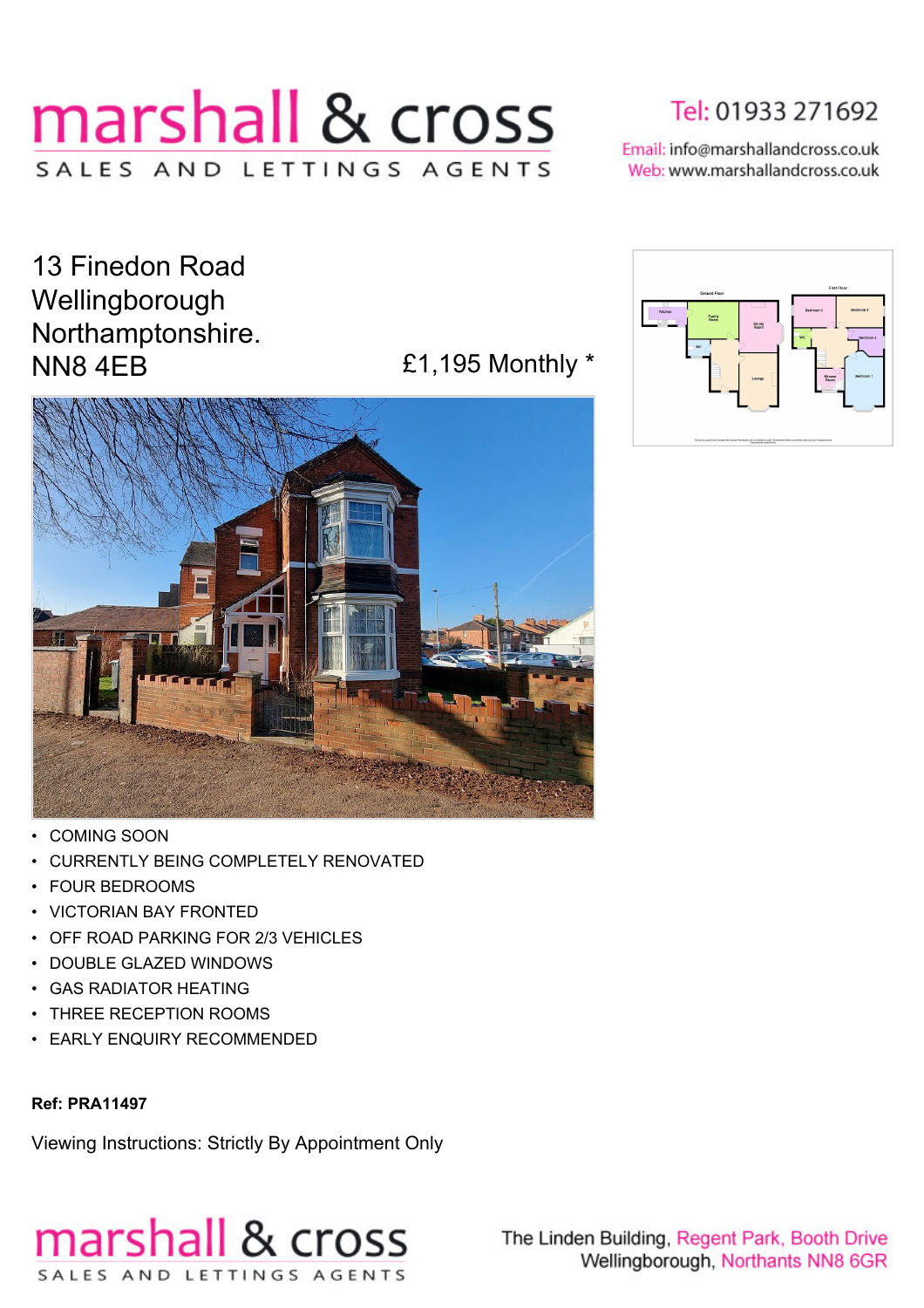## General Description

\*\*COMING SOON\*\* CURRENTLY UNDER GOING FULL REFURBISHMENT \*\* FOUR BEDROOMS \*\* We are delighted to offer for rent this superb Victorian four bedroom detached house. The property is currently undergoing full refurbishment and will be ready for rental and viewing in Early March. We advise registering your interest early as we believe this property will be in very high demand.

## Accommodation

**Services** 

Mains electricity, mains water, mains gas, mains drainage

EPC Rating:58

Council Tax

### Band Not Specified





This plan is a guide only to represent the layout of the property and is not totally to scale. The bathroom fitments and kitchen units may vary in shape and size